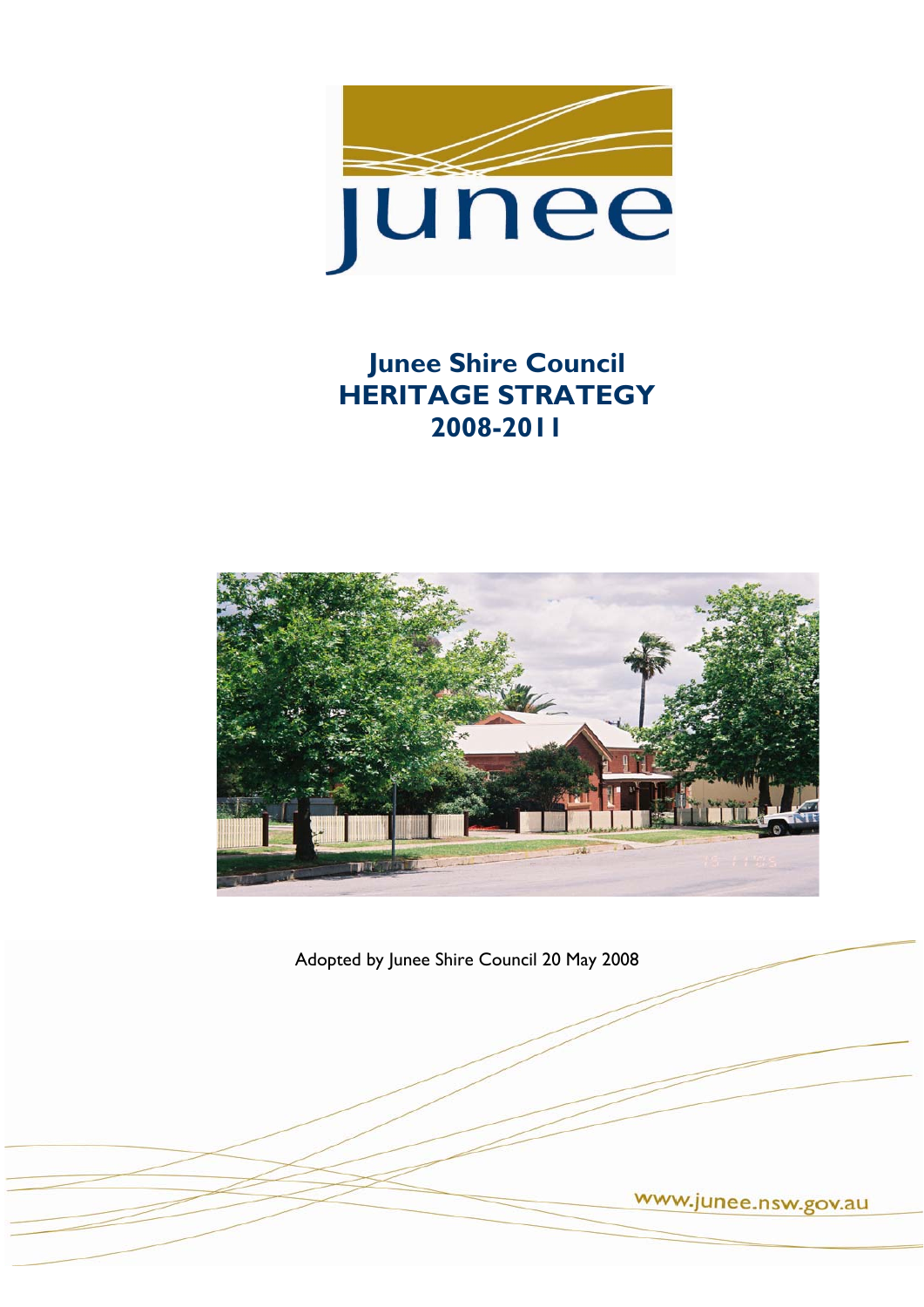## **HERITAGE STRATEGY FOR JUNEE SHIRE COUNCIL 2008-2011**

**Junee Shire Council has reviewed** the best practice advice contained in '*Recommendations for Local Council Heritage Management'* and resolve to undertake the following recommendations:

### **Recommendation 1**

**Establish a heritage committee to deal with heritage matters in your area.** 

- Continuation of the Junee Shire Heritage Committee*.*
- The committee will continue to assist Council to raise community awareness of heritage conservation through its bi-annual heritage awards and support of the National Trust Heritage Festival.

### **Recommendation 2**

# **Identify the heritage items in your area and list them in your local environmental plan**

- The Shire will finalise its community based heritage study by June 2008, which will include a recommended list of items of environmental heritage for inclusion in the new local environmental plan which has to be completed by 2010.
- A heritage layer will be created in the Council's GIS system plotting the location of all items of Environmental Heritage with links to images of the items from the GIS layer by December 2009.
- Review and provide update to heritage items on the RAIA 20<sup>th</sup> Century Register by July 2009.

## **Recommendation 3**

# **Appoint a heritage and design advisor to assist the council, the community and owners of listed items.**

- The Council will continue its Heritage Advisory service where our heritage advisor assists the community and Council on all heritage matters
- Council will periodically advertise its 'Heritage Services' in the Council page in the Southern Cross and will update 'flyers' promoting the Heritage Advisory Service and the Local Heritage Assistance Fund.

#### **Recommendation 4**

#### **Manage local heritage in a positive manner.**

• The Council and Heritage Advisor (in conjunction with the Regional Organisation of Council's in the region) will review current practice and put in place appropriate measures to ensure best practice is in place for assessment of development applications by the mid of 2009.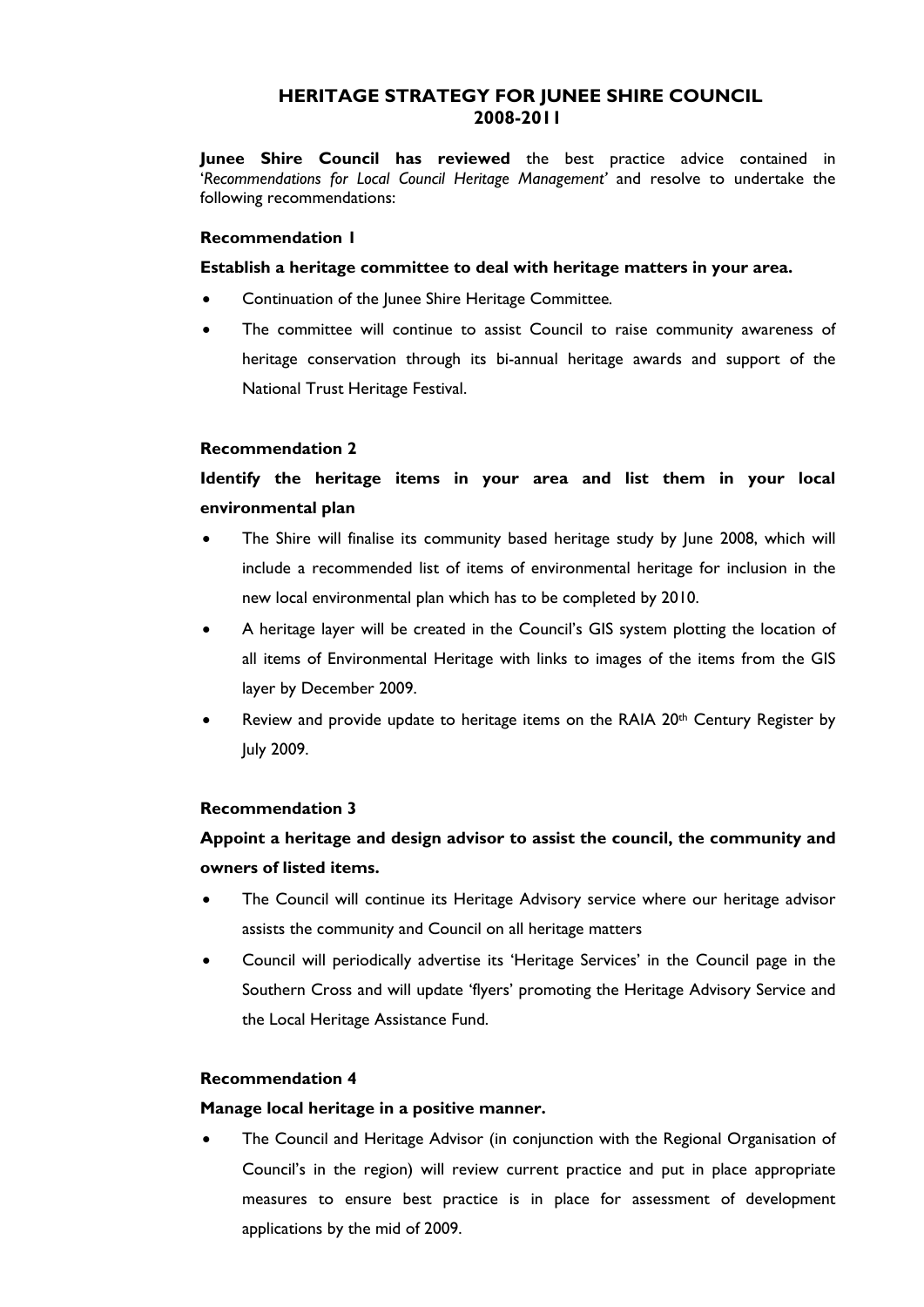• Council to adopt a flexible approach to planning and Building Code requirements for heritage trust.

### **Recommendation 5**

# **Introduce Local Heritage Fund to provide small grants or loans to encourage local heritage projects.**

The Council will continue it financial contribution toward the Junee Local Heritage Assistance fund each year and encourage owners to undertake conservation work. Priority will be given to projects that provide community access; i.e. public places, commercial buildings and/or structures within the Council area.

#### **Recommendation 6**

### **Run a heritage main street program**

• Council, Owners and the Community are actively participants in maintaining the attractiveness of Junee main streets.

## **Recommendation 7**

## **Present educational and promotional programs**

- Continue to have bi-annual Heritage Awards (2009) acknowledging the contribution of locals to the region's heritage. Successful event held in April 2008.
- Continue to support the annual National Trusts Heritage Festival.
- Continue to provide support to the regional library to assist in maintaining and upgrading its local history records and overall collection.
- Assist with the production of a Heritage Drive tour booklet by December 2008, following on from the recent publication of "Historic Junee Heritage Walk" brochure.
- Hold seminars for local community, building owners, developer, and trades people on the value of heritage conservation works and of assistance available.

## **Recommendation 8**

# **Set a good example to the community by properly managing places owned or operated by the council.**

- Continued use and maintenance of Broadway Museum as a public facility.
- Development works in accordance with the Conservation Management Plan for the Athenium Theatre, as masterplan development and conservation of the theatre is proposed.
- Develop scopes of works, on review of Council's items of Environmental Heritage within its care and control. Council to undertake costings based on the scope of works.